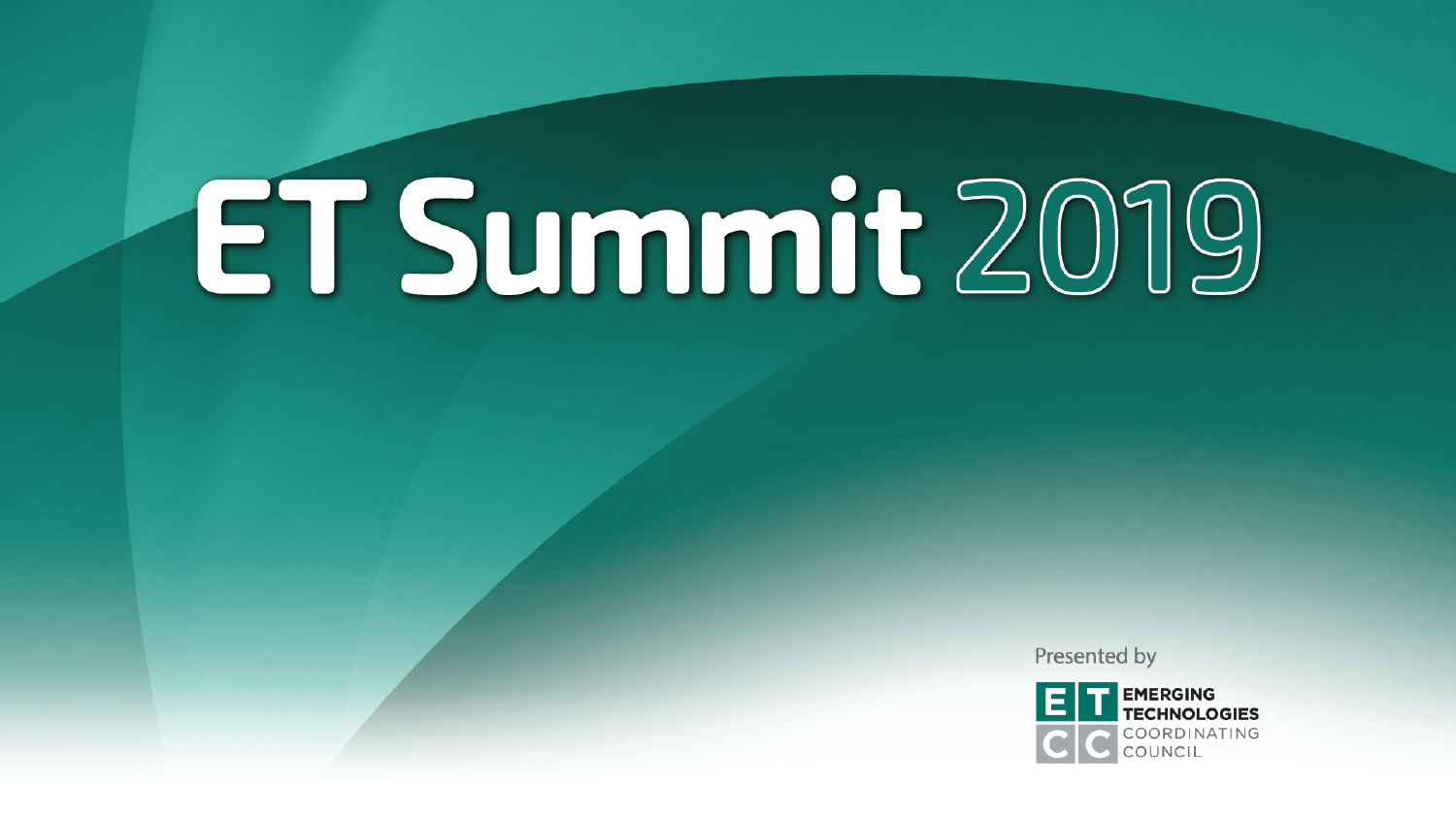

## **How Technologies Move Through the Framework**

#### Jim Parks

Director of Customer Care and Marketing

Valley Clean Energy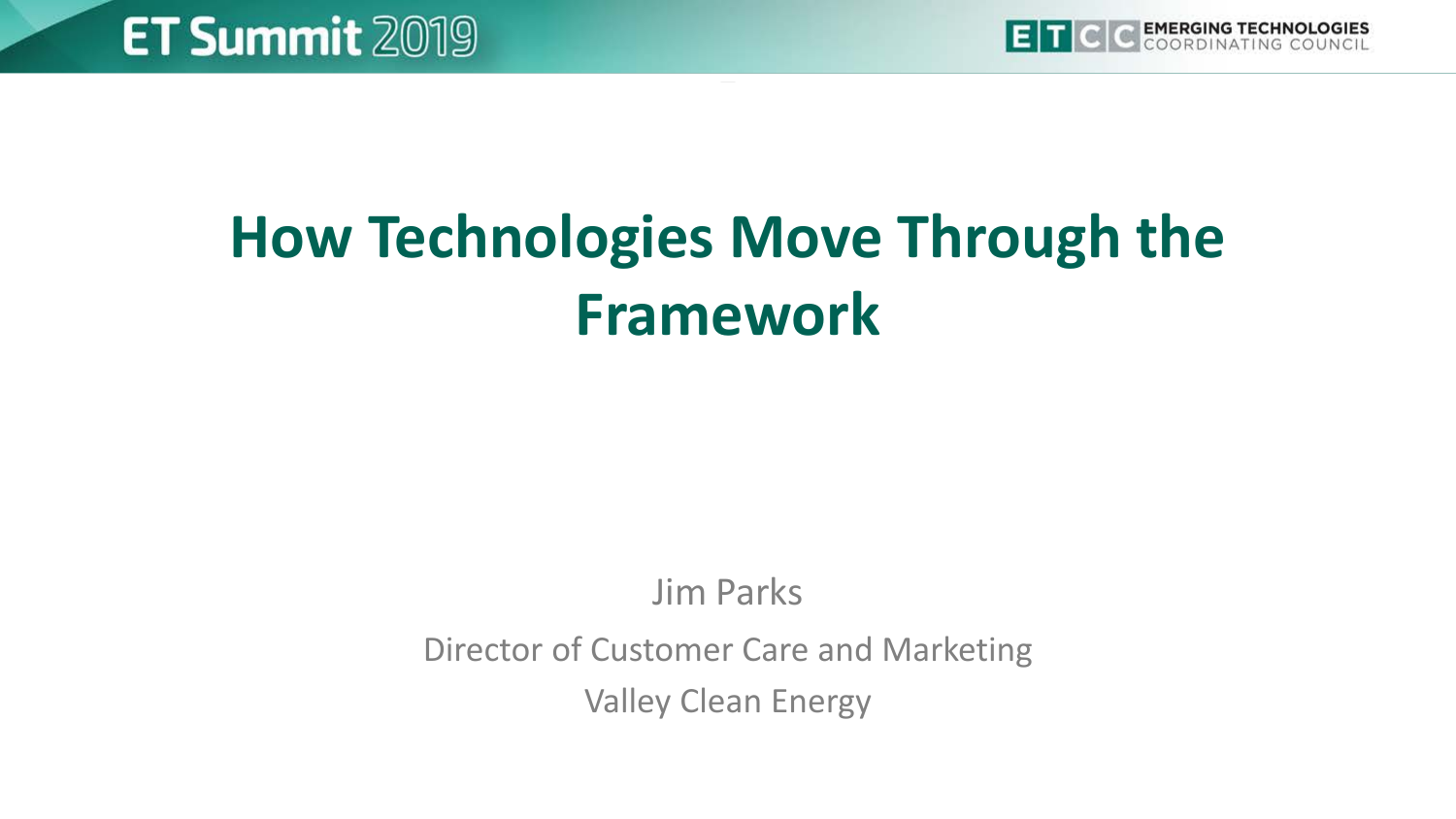#### **Moving technologies through the framework—**

- Utilities have a time-tested process…
	- It takes a lot of  $time$  to move through the process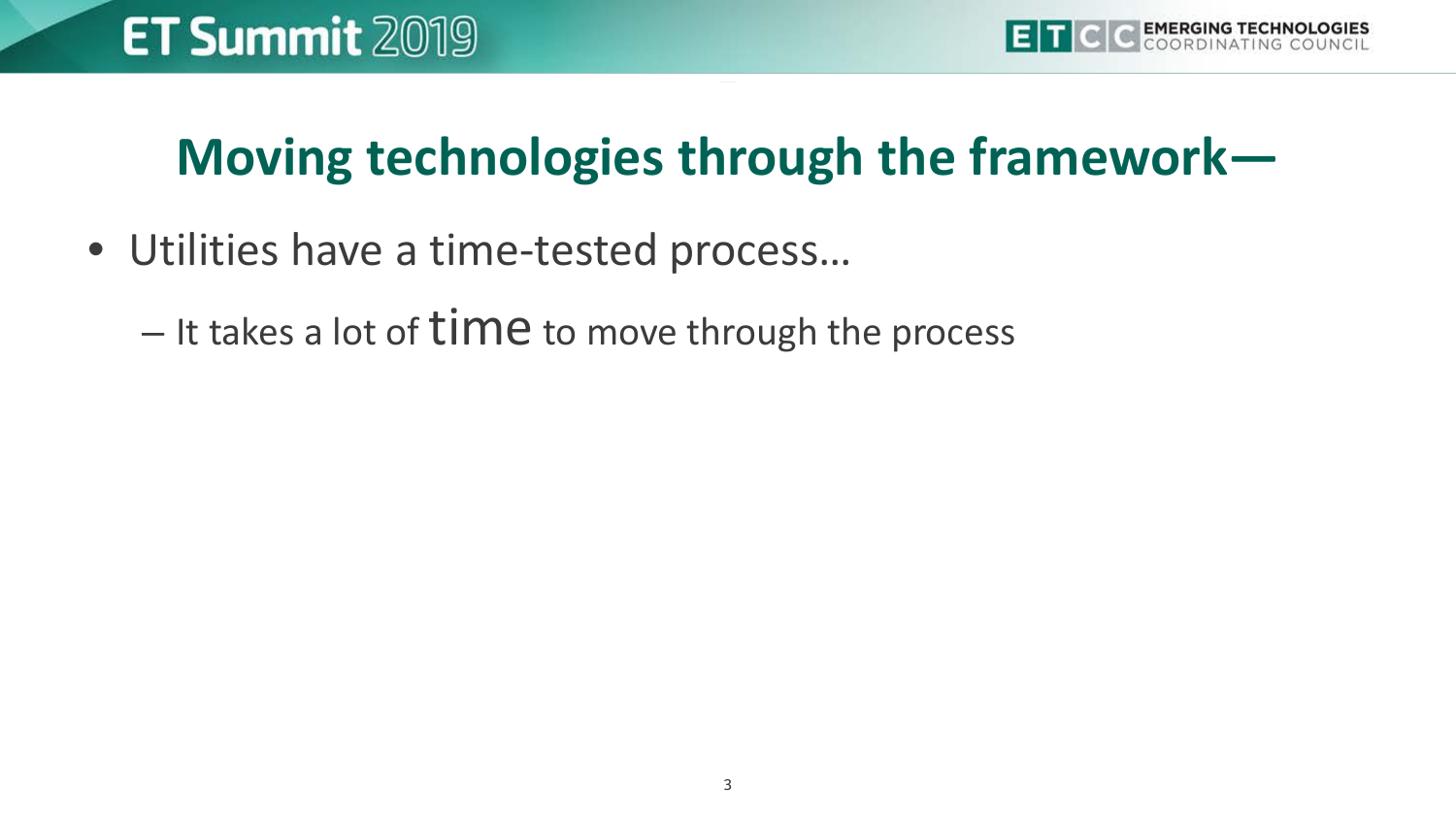## **ET Summit 2019**

## **The Utility ET Review Process**

You knock on the door of the utility… And knock… And knock…





The door opens and… Blue skies and sunshine… Or…



**Death Spiral?**

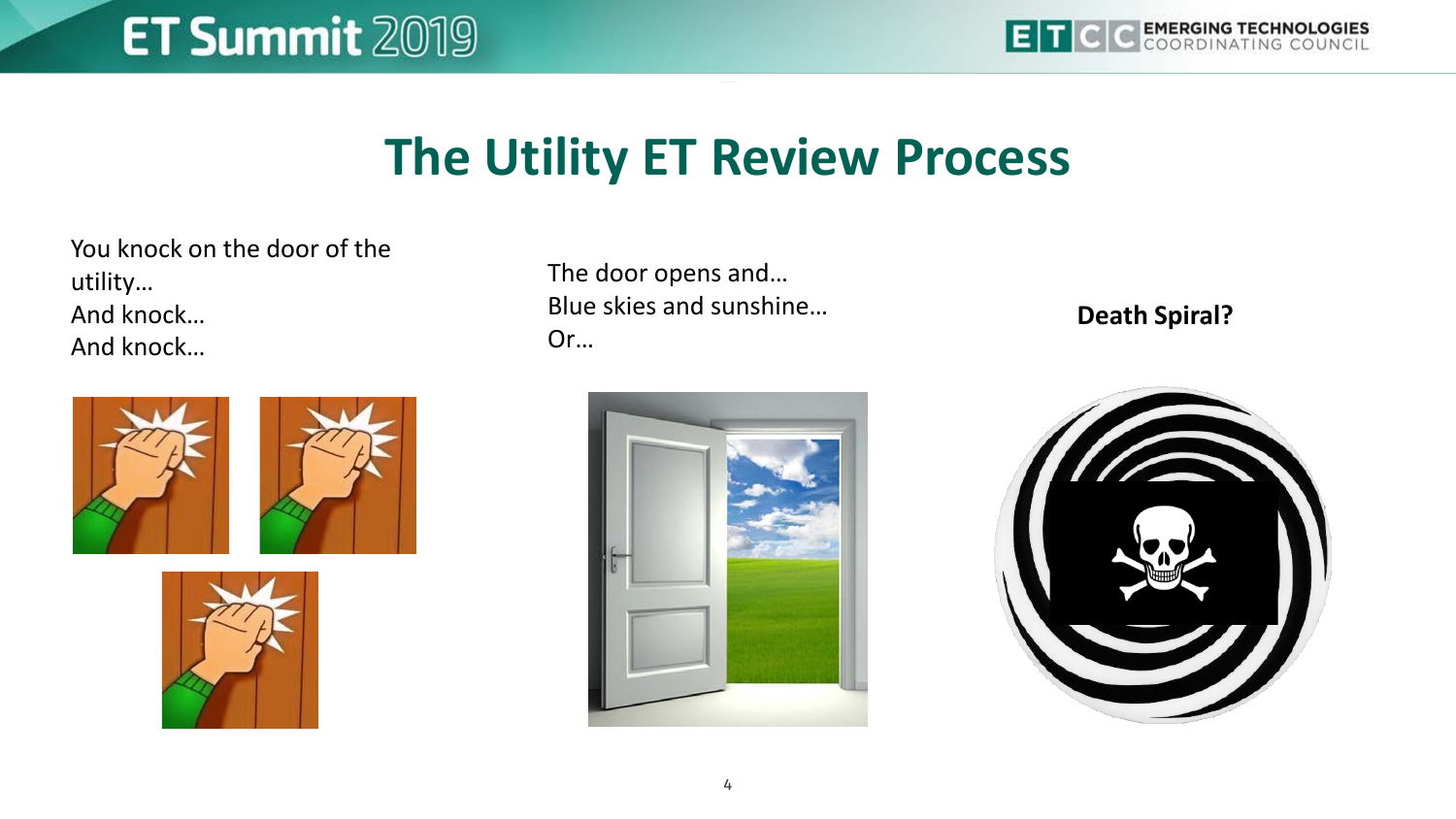

#### **It's a bit of both…**

We have seen tremendous success—

- Most major efficiency measures went through utility ET programs before moving to full markets—
	- T-8s, T-5s, LEDs and myriad applications
	- HVAC efficiency improvements
	- Motor efficiency improvement
	- Many others
- Codes and Standards improve due to ET program assessments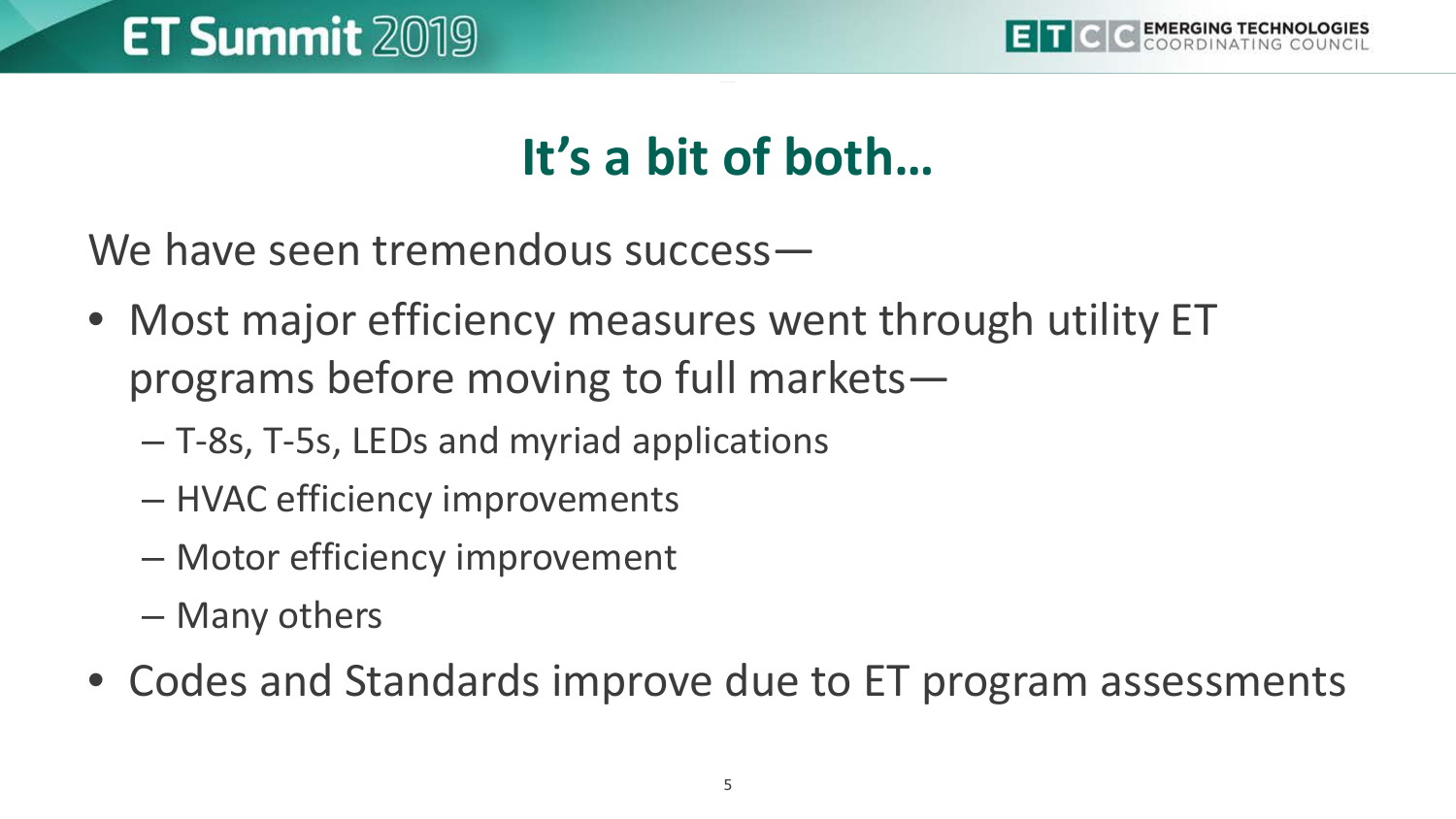

#### **It's a bit of both…**

We have seen failures…

- The utility process usually takes a lot of time
- Small companies often do not have the capital to continue operations through iterative 'pilot' tests
	- Too much time required
	- Too many changes required
	- Too much money required
- But…utilities do a good job of weeding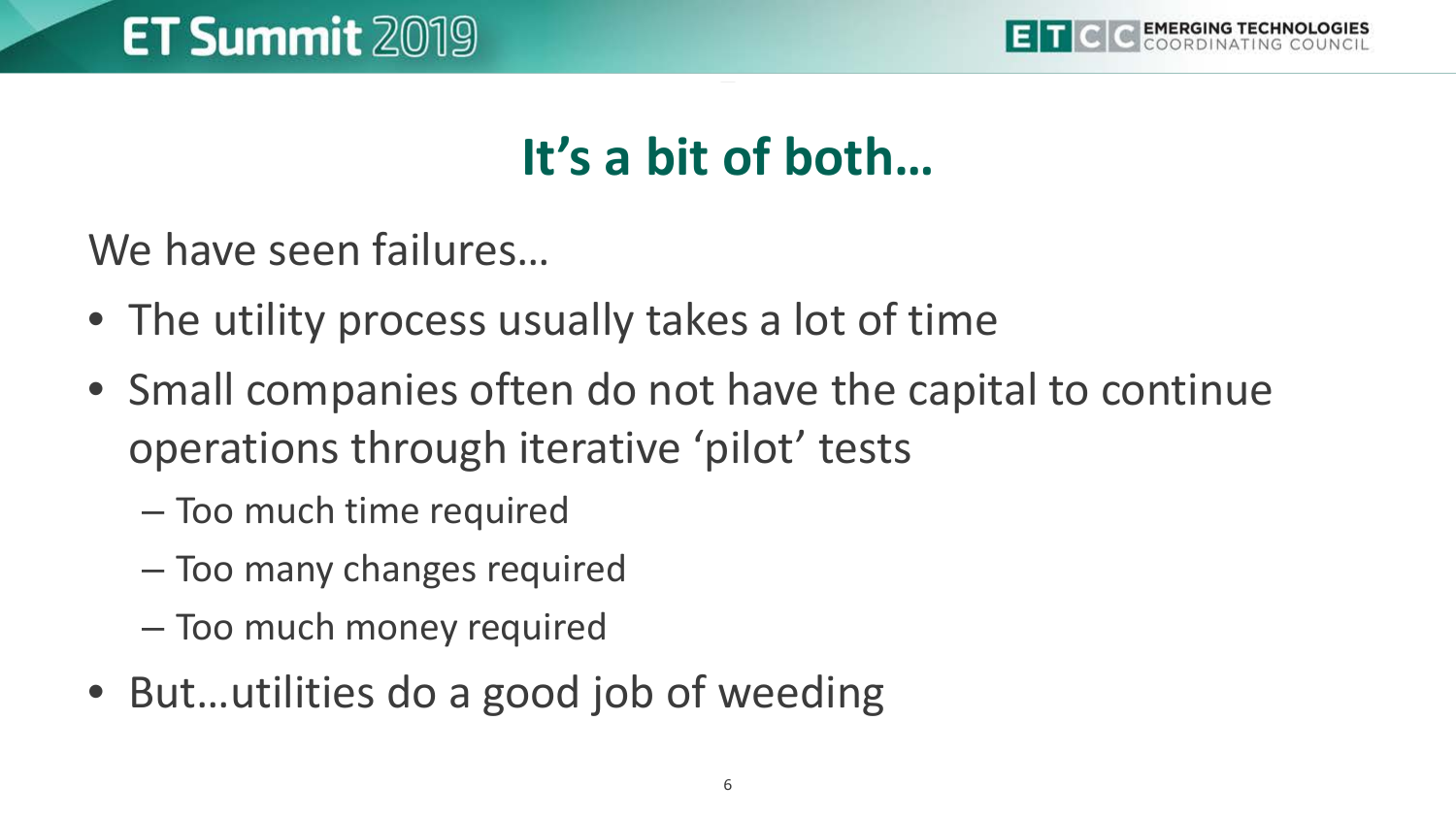#### **Let's hear additional viewpoints**

- Kim Erickson, the Consortium for Energy Efficiency
- Bryan Jungers, E Source
- Chris Vallis, Livingstone Consulting